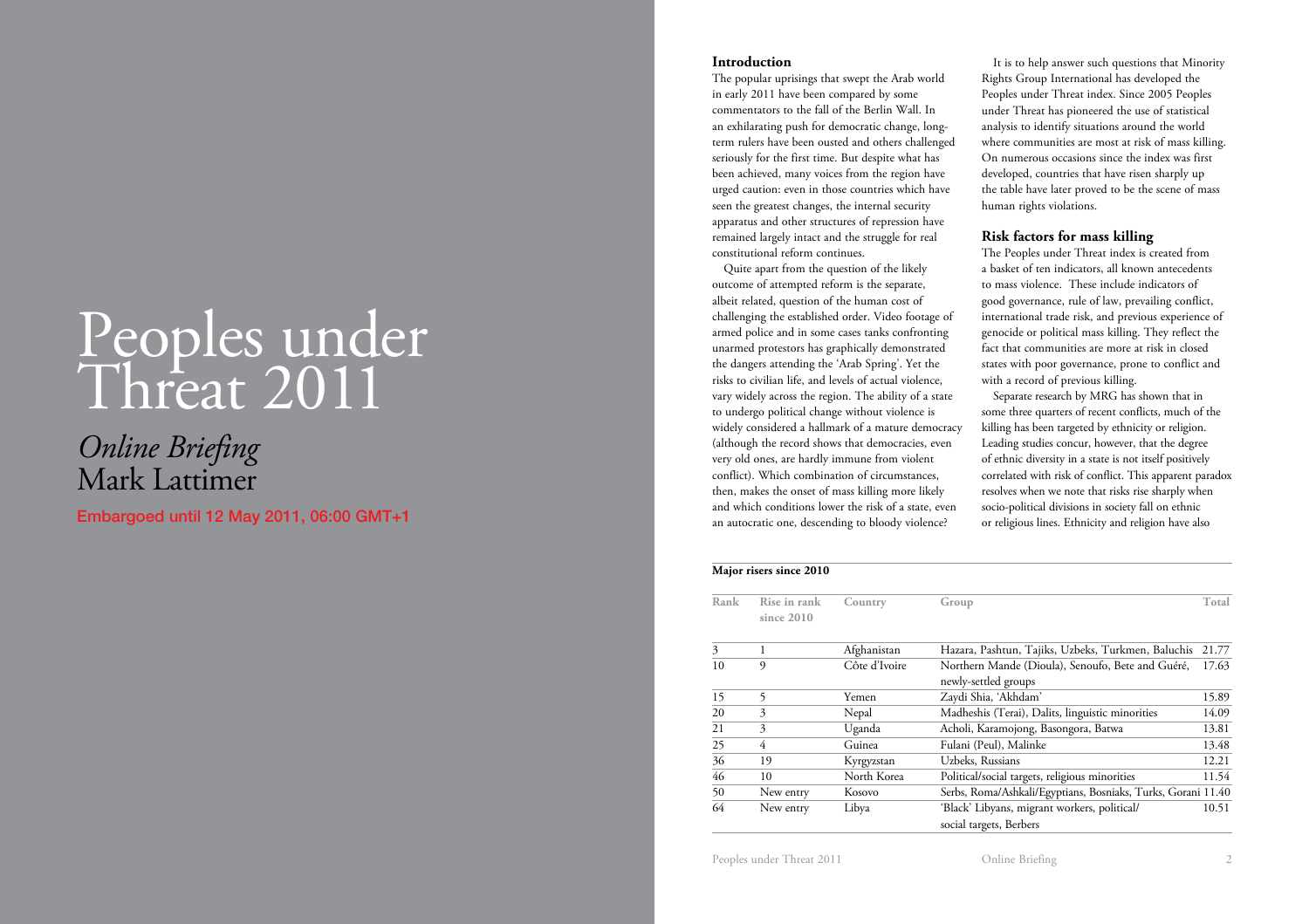proved powerful mobilising factors once conflict begins, and are typically reflected in patterns of human displacement. Peoples under Threat thus also includes indicators of group division. Many – although not all – of the specific communities listed as under threat will be minorities, whose smaller numbers and relative degree of marginalization will increase their vulnerability. More information on the methodology of Peoples under Threat is given below.

Among those states that have risen significantly in the table since last year are two from the Arab world, Yemen and Libya. The threat level in Yemen has now risen sharply every year for the last five years, as the population faces at least four separate patterns of political violence: the renewed conflict with al Houthi rebels in the north of the country; a separate campaign by the Southern Movement which has taken control of four districts in Shabwa; bombing and violent clashes in Abyan between government forces and Al Qaeda in the Arabian Peninsula; and finally, popular demonstrations against the government in Sana'a, Aden, Taiz and other major cities which have met with violent repression leading to over 80 deaths. The greatest humanitarian toll has to date been suffered by the Zaydi Shia population in the north where some 300,000 people have been displaced, many repeatedly, but as the state begins to fracture other communities are also at risk, including the 'Akhdam', a group who are historically marginalized in Yemen and live without tribal protection.

The situation in Libya has dominated news headlines around the world as US- and NATO-led forces have carried out aerial bombing in support of UN Security Council Resolution 1973 which mandated a no-fly zone and other measures to protect civilians and civilian-populated areas under threat of attack. Civilian deaths have increased since the start of international military action, particularly in Misrata and towns on the central coast as troops loyal to Colonel Gaddafi have launched fierce attempts to regain control. There were also casualties in the mainly Berber town of Zuwara, west of Tripoli, which was retaken by the government in mid-March, and at least 500 Berbers have fled Libya to Tunisia. Since the early days of the Libyan uprising there have also been reports of organized racist attacks on so-called 'Black' Libyans and foreign workers, particularly in rebel-held

areas. Officials of the UN High Commissioner for Refugees related that refugees arriving from eastern Libya at the Egyptian border reported that armed Libyans had been going from door to door, forcing sub-Saharan Africans to leave. Tens of thousands of refugees arriving at camps in both Tunisia and Egypt have said they were accused of being mercenaries hired by the government, and told of racist killings and beatings. In all, some 500,000 people have fled the country, a large proportion of them foreign workers. Libya has a long history of discrimination against its large population of sub-Saharan migrants, including racially-motivated killings, previously earning the censure of the UN Committee on the Elimination of Racial Discrimination.

Other Arab states also occupy relatively high positions in the Peoples under Threat index, including Syria which rose in the table this year and which has a history of violent repression of both Kurds and Palestinians.

The most notable riser in the table this year, however, is Côte d'Ivoire, which jumped nine places to enter the top ten. Following disputed Presidential elections in November, the incumbent President Laurent Gbagbo refused to cede power, despite international calls for him to resign. The conflict that ensued saw the onset of mass killings driven by ethnic factors that have divided the country for the last decade. By the end of March 2011 (the make-up date for Peoples under Threat) over 1,000 people had been killed, included hundreds of Guéré civilians in the western town of Duékoué. Even with the departure of Gbagbo and the installation of President Alessane Ouattara, the risk of further killing remains high, with over one million internally displaced, and armed militias on both sides threatening revenge attacks. A recent mission for the UN High Commissioner for Human Rights found evidence of extra-judicial killings, enforced disappearances, torture and sexual violence in the capital Abidjan and the rest of the country. The UN Security Council has called on President Ouattara to form an 'all-inclusive, broad-based government', and to implement his promise to investigate human rights violations and initiate a justice and reconciliation process, but the level of cooperation across the north-south divide is poor and intercommunity trust largely absent.

#### **The dangers of transition**

Recent events in both Côte d'Ivoire and in the Arab world underline that political transitions – even from authoritarianism towards democracy – carry inherent dangers. For those spearheading protest or revolution, the most immediate danger may come in the form of violent repression from a threatened regime. But in many situations, minorities have the most to fear from political instability itself, or from the negative side of popular movements. This was perhaps most tragically demonstrated in recent history by the series of ethno-nationalist conflicts that were sparked by the fall of the former Eastern Bloc, and a number of the situations that figure prominently in Peoples under Threat this year are still marked by that legacy.

In Kyrgyzstan, following the overthrow of President Bakiyev in April 2010, MRG warned that political tension could take on an ethnic character and called on the interim government to prevent an escalation of violence against minorities. Unfortunately in June widespread rioting broke out in the southern cities of Osh and Jalalabad. Although both Kyrgyz and Uzbeks were involved in the violence, Uzbeks were disproportionately affected, with 'groups of ethnic Kyrgyz attack[ing] ethnic Uzbeks in a systematic manner, killing, looting and burning, sometimes provoking counter attacks', in the words of the OSCE High Commissioner on National Minorities. Some 500 people were killed, mostly Uzbeks, and 2000 buildings destroyed. An official inquiry into the events released in January pinned much of the blame for starting the violence on local Uzbek politicians, reflecting the reluctance of the Kyrgyz authorities to accept responsibility for their failure to protect the Uzbek community during the June events, itself a dangerous precedent.

Figures are included on Kosovo, as a separate entity from Serbia, for the first time this year, and it has jumped into the table at number 50. With Kosovo's unilateral declaration of independence in 2009, the Kosovo Serbs became at a stroke Europe's newest minority. In practice the community, heavily concentrated north of the River Ibar, became highly segregated after 1999 when Kosovo became an international protectorate, with separate systems for education, healthcare and policing. The community still looks to neighbouring Serbia for security.

Serbs living elsewhere fear a repeat of the anti-Serb violence of March 2004, when over 4,000 were displaced. Complaints of lack of effective protection and forced assimilation are also voiced by smaller minorities, including Bosniaks, Turks, Gorani, Roma, Ashkali and Egyptians.

However, Kosovo is not the highest placed part of the former Yugoslavia in the table; that unwelcome distinction falls to Bosnia and Herzegovina which remains stuck at number 28 after a difficult year in which attempts at constitutional reform to improve minority participation were blocked and political deadlock worsened further. A year ago Bosnia's senior politicians and representatives of the international community agreed that despite the country's political problems, a return to inter-ethnic violence was impossible; now, some are not so sure.

Accomplishing successful political transition is always partly about managing popular expectations and in Nepal a series of stalemates in the constitutional reform process is turning high expectations into rising frustration. After the end of the war in late 2006, prospects for the country improved but Nepal has remained relatively high in the Peoples under Threat table, and rose again this year. Entrenched discrimination against Dalits, marginalization of the Janajati and unaddressed grievances of Madhesis in the Terai are all factors contributing to deep divisions in Nepalese society.

Two other states that have risen in the table this year, Uganda and North Korea, could hardly be more different, but both have long-term, ageing rulers facing the prospect of inevitable transition. North Korea is the most closed society in the world, but everything we know about it indicates that the calculus of mass repression is highly systematic. In Uganda, which saw mass ethnic killing before the coming into power of the National Resistance Movement, human rights violations and communal tensions have both risen again in the last years of Museveni's Presidency. In both states, the exact form that transition will take is hard to predict, but it is a dangerous time.

# **Where the killing is ongoing**

Peoples under Threat is designed to identify at the earliest possible stage those situations where communities are at risk of future killing, but the sad reality is that in many of those states at the top

3 Online Briefing Peoples under Threat 2011 Peoples under Threat 2011 Peoples under Threat 2011 Online Briefing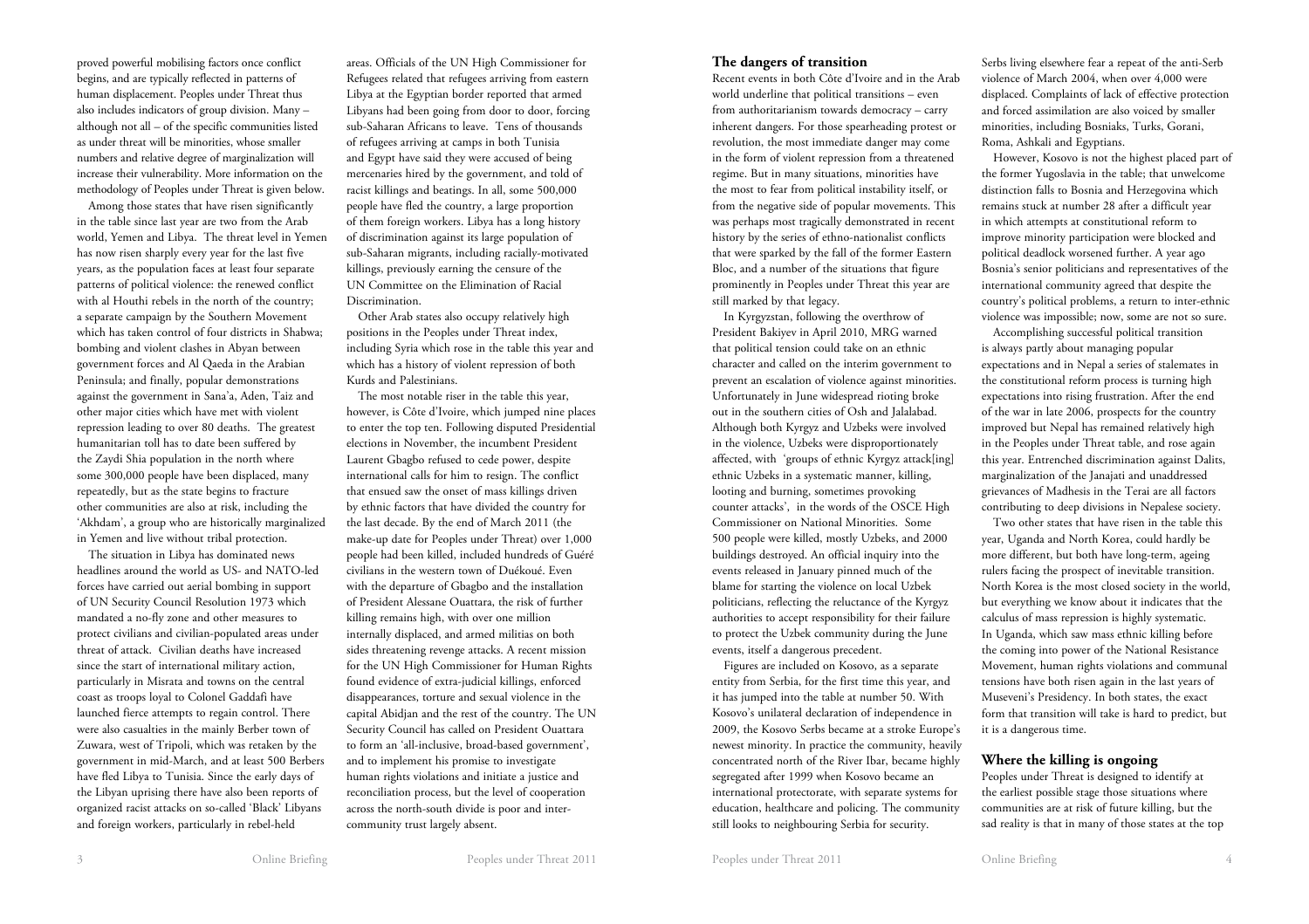of the list the killing is ongoing. Somalia, Sudan, Afghanistan, Iraq, Burma, the Democratic Republic of Congo, and Nigeria have remained over time at the head of the list, joined in recent years by Pakistan and Ethiopia.

This year Somalia marks 20 years without an effective government, since the fall of Siad Barre in 1991. The situation deteriorated once again during 2010, with heavy fighting in Mogadishu. Clashes in Somaliland, generally considered the most peaceful part of the country, displaced more than 3,000 people in Sool, Sanang and Cayn this February. In November a new report from Minority Rights Group International detailed the appalling situation of the country's minorities: Bantu, Benadiri and the 'caste' groups which together are estimated to constitute up to a third of the population. The traditional clan structure of Somali society excludes minorities from any but the most low-status employment, denies them proper education and meaningful political participation, and prevents inter-marriage with members of majority clans. Outside the clan protection system, minorities live a precarious existence where they can be attacked or dispossessed with impunity. However, as the

situation in Mogadishu demonstrates, it is not just the minority communities who are at risk: the ongoing conflict has repeatedly fractured society on clan lines, and inter-clan rivalry has touched every region of the country.

Afghanistan tops the list of major risers in the table this year, rising to number three. Civilian deaths have climbed every year for the past five years, totalling nearly 3,000 in 2010 according to the UN Assistance Mission in Afghanistan. Over 75 per cent of these the UN attributes to anti-government forces, including the Taliban, while government forces, NATO and the US were together responsible for 440 civilian killings, nearly half in aerial bombing. The continued weakness of the central government, internal disunity and systemic corruption contribute to the poor prognosis, as does the fact that the Taliban now appear able to carry out complex, coordinated attacks in the capital. Any further escalation of the conflict or major re-alignment of power in Kabul carries the risk of large-scale bloodshed in a country still split between the Pashtun-dominated south, heartland of the Taliban, and the largely Tajik-Uzbek strongholds of the former Northern Alliance.

#### **Peoples most under threat – highest rated countries 2011**

| Rank | Country                | Group                                                  | Total |
|------|------------------------|--------------------------------------------------------|-------|
| 1    | Somalia                | Minorities incl. Bantu, Benadiri and 'caste' groups    | 23.66 |
|      |                        | (Gabooye etc.); clan members at risk in fighting incl. |       |
|      |                        | Hawiye, Darod, etc.                                    |       |
| 2    | Sudan                  | Fur, Zaghawa, Massalit and others in Darfur; Dinka,    | 21.89 |
|      |                        | Nuer and others in the South; Nuba, Beja               |       |
| 3    | Afghanistan            | Hazara, Pashtun, Tajiks, Uzbeks, Turkmen, Baluchis     | 21.77 |
| 4    | Iraq                   | Shia, Sunnis, Kurds, Turkmen, Christians, Mandaeans,   | 21.31 |
|      |                        | Yezidis, Shabak, Faili Kurds, Baha'is, Palestinians    |       |
| 5    | Burma/Myanmar          | Kachin, Karenni, Karen, Mons, Rakhine, Rohingyas,      | 20.99 |
|      |                        | Shan, Chin (Zomis), Wa                                 |       |
| 6    | Pakistan               | Ahmadiyya, Baluchis, Hindus, Mohhajirs, Pashtun,       | 20.70 |
|      |                        | Sindhis, other religious minorities                    |       |
| 7    | Dem. Rep. of the Congo | Hema and Lendu, Hutu, Luba, Lunda, Tutsi/              | 19.67 |
|      |                        | Banyamulenge, Batwa/Bambuti, other groups              |       |
| 8    | Ethiopia               | Anuak, Afars, Oromo, Somalis, smaller minorities       | 19.37 |
| 9    | Nigeria                | Ibo, Ijaw, Ogoni, Yoruba, Hausa (Muslims) and          | 18.26 |
|      |                        | Christians in the North                                |       |
| 10   | Côte d'Ivoire          | Northern Mande (Dioula), Senoufo, Bete and Guéré,      | 17.63 |
|      |                        | newly-settled groups                                   |       |
|      |                        |                                                        |       |

Sudan rose in the table last year in advance of a nationwide referendum on the future of South Sudan. The vote went ahead in January, resulting in a strong mandate for secession, but the region has been scarred by inter-communal violence and clashes between militia groups and the Sudan People's Liberation Army (SPLA) of the southern government. Over 100 people have been killed and 20,000 displaced in the disputed territory of Abyei, where a separate referendum on whether to join the north or south of Sudan was prevented by failure to agree the ground rules. In a situation with uncomfortable echoes of the continuing violence in Sudan's Darfur region, Missireya Pastoralists in Abyei are confronting Ngok-Dinka communities, while the Sudan Armed Forces (SAF) and the SPLA have both sent deployments. In a joint statement in March, the UN Special Advisers on the Prevention of Genocide and the Responsibility to Protect warned that 'Given the perception that the SAF supports the Missireya Arabs and the SPLA supports the Ngok-Dinka, a standoff between the two armies is very dangerous... [and] could easily trigger further ethnic-based violence in Abyei.'

### **How is** *Peoples under Threat* **calculated?**

Since the genocide in Rwanda in 1994, our ability to identify those situations most likely to lead to genocide or mass killing has improved. A number of comparative studies of the factors preceding historic episodes of political mass killing had been undertaken since the 1970s, including by Helen Fein and Ted Robert Gurr, but it was not until the 1990s that researchers such as Rudolf Rummel and Matthew Krain pioneered quantitative longitudinal analysis of a wide range of such factors, enabling the testing of different causal hypotheses. Rummel, for example, showed the very strong relationship between concentration of government power and state mass murder; Krain demonstrated the correlation between existing armed conflict or political instability and the onset and severity of mass killing.

Following the early work of the Clinton administration's policy initiative on genocide early warning and prevention, Professor Barbara Harff, a senior consultant with the US State Failure Task Force, constructed and tested models of the antecedents of genocide and political mass murder and her results were published in 2003 ('Assessing Risks of Genocide and Political Mass Murder since 1955', *American Political Science Review* 97, February 2003). Her optimal model identifies six preconditions that make it possible to distinguish, with 74 per cent accuracy, between internal wars and regime collapses in the period 1955 – 1997 that did, and those that did not, lead to genocide and political mass murder (politicide). The six

preconditions are: political upheaval; previous genocides or politicides; exclusionary ideology of the ruling elite; autocratic nature of the regime; minority character of the ruling elite; and low trade openness.

Minority Rights Group International has drawn on these research findings to construct the *Peoples under Threat* table, although responsibility for the final table is exclusively our own. *Peoples under Threat* is specifically designed to identify the risk of genocide, mass killing or other systematic violent repression, unlike most other early warning tools, which focus on violent conflict as such. Its primary application is civilian protection.

Indicators of conflict are included in the table's construction, however, as most, although not all, episodes of mass ethnic or religious killing occur during armed conflicts. War provides the state of emergency, domestic mobilization and justification, international cover, and in some cases the military and logistic capacity, that enable massacres to be carried out. Some massacres, however, occur in peacetime, or may accompany armed conflict from its inception, presenting a problem to risk models that focus exclusively on current conflicts. In addition, severe and even violent repression of minorities may occur for years before the onset of armed conflict provides the catalyst for larger scale killing.

The statistical indicators used all relate to the state. The state is the basic unit of enquiry, rather than particular ethnic or religious groups at risk, as governments or militias connected to the government are responsible for most cases of